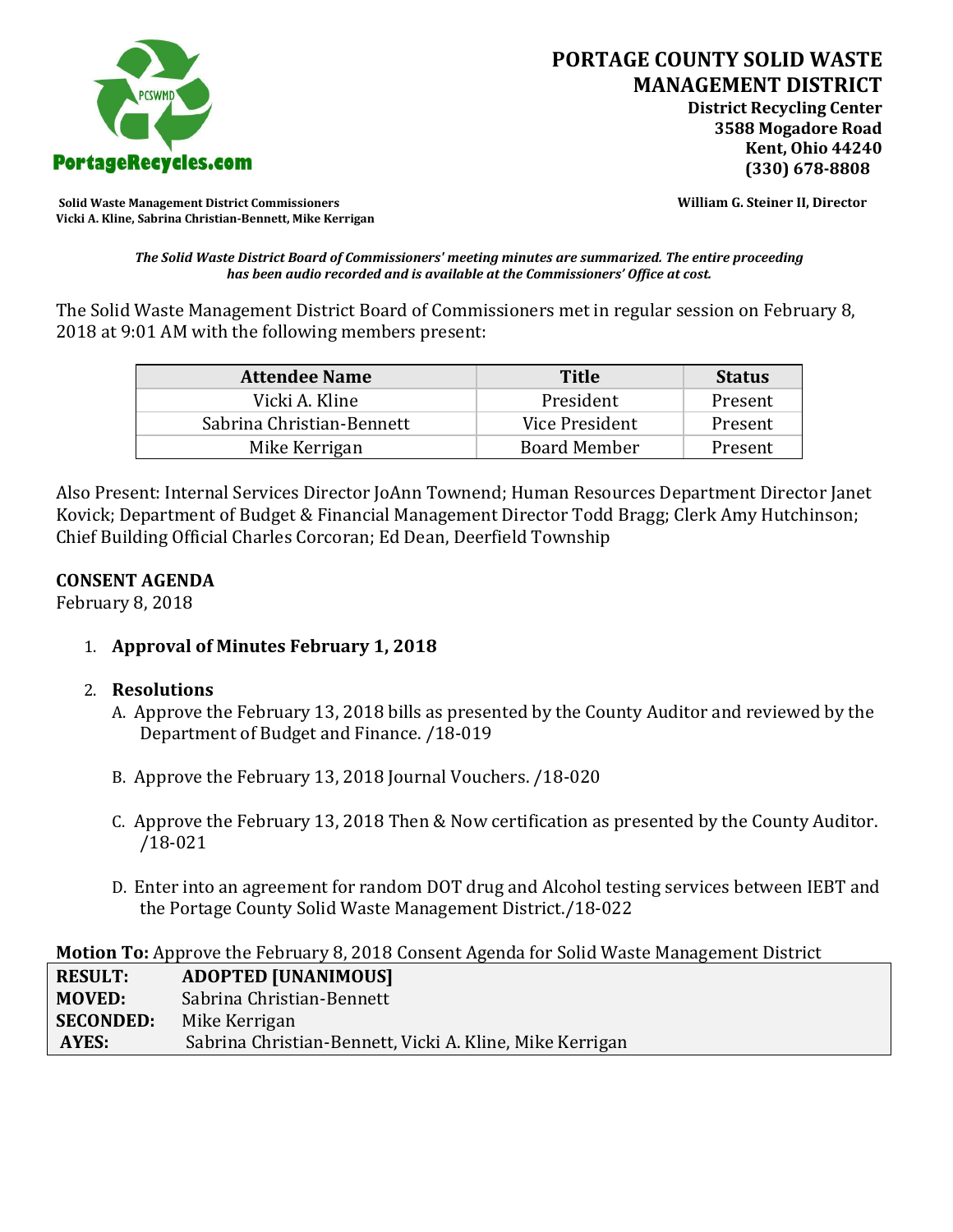# **RESOLUTION NO. 18-019 - RE: BILLS APPROVED AND CERTIFIED TO THE PORTAGE COUNTY AUDITOR FOR PAYMENT.**

It was moved by Mike Kerrigan, seconded by Sabrina Christian-Bennett that the following resolution be adopted:

- **RESOLVED,** that the bills were approved and certified to the County Auditor for payment, contingent upon the review of the Portage County Department of Budget and Financial Management, Department of Internal Services or other designee on February 13, 2018 in the total payment amount of **\$45,549.67 for Funds 8300- 8399** as set forth in the Accounts Payable Warrant Report on file in the office of the Portage County Auditor; and be it further
- **RESOLVED,** that the District Board of Commissioners finds and determines that all formal actions of this Board concerning and relating to the adoption of this resolution were taken in an open meeting of this Board and that all deliberations of this Board that resulted in those formal actions were in meeting open to the public in compliance with the law including Section 121.22 of the Ohio Revised Code.

Roll call vote as follows:

Vicki A. Kline, Yea; Sabrina Christian-Bennett, Yea; Mike Kerrigan, Yea;

### **RESOLUTION NO. 18-020**

This resolution was inadvertently omitted. This is for numbering purposes only.

### **RESOLUTION NO. 18-021 - RE: ACCEPTANCE OF THEN AND NOW CERTIFICATIONS FOR PAYMENT.**

It was moved by Mike Kerrigan, seconded by Sabrina Christian-Bennett that the following resolution be adopted:

| <b>WHEREAS,</b> | Ohio Revised Code Section 5705.41 (D)(1) authorizes the expenditure of moneys,<br>provided a certificate of the County Auditor is supplied stating that there was at the<br>time of the making of such contract or order and at the time of the execution of such<br>certificate a sufficient sum appropriated for the purpose of such contract and in the<br>treasury or in process of collection to the credit of an appropriate fund free from any<br>previous encumbrances (Then and Now Certification), and |
|-----------------|------------------------------------------------------------------------------------------------------------------------------------------------------------------------------------------------------------------------------------------------------------------------------------------------------------------------------------------------------------------------------------------------------------------------------------------------------------------------------------------------------------------|
| <b>WHEREAS,</b> | the Then and Now Certification is recommended by the State Auditor's Office, the<br>Portage County Auditor's Office, and the Portage County Prosecutor's Office, and                                                                                                                                                                                                                                                                                                                                             |
| <b>WHEREAS,</b> | a listing of expenditures, attached hereto as Exhibit "A" and incorporated herein by<br>reference, has been certified by the County Auditor according to Ohio Revised Code                                                                                                                                                                                                                                                                                                                                       |

section 5705.41 (D)(1); now therefore be it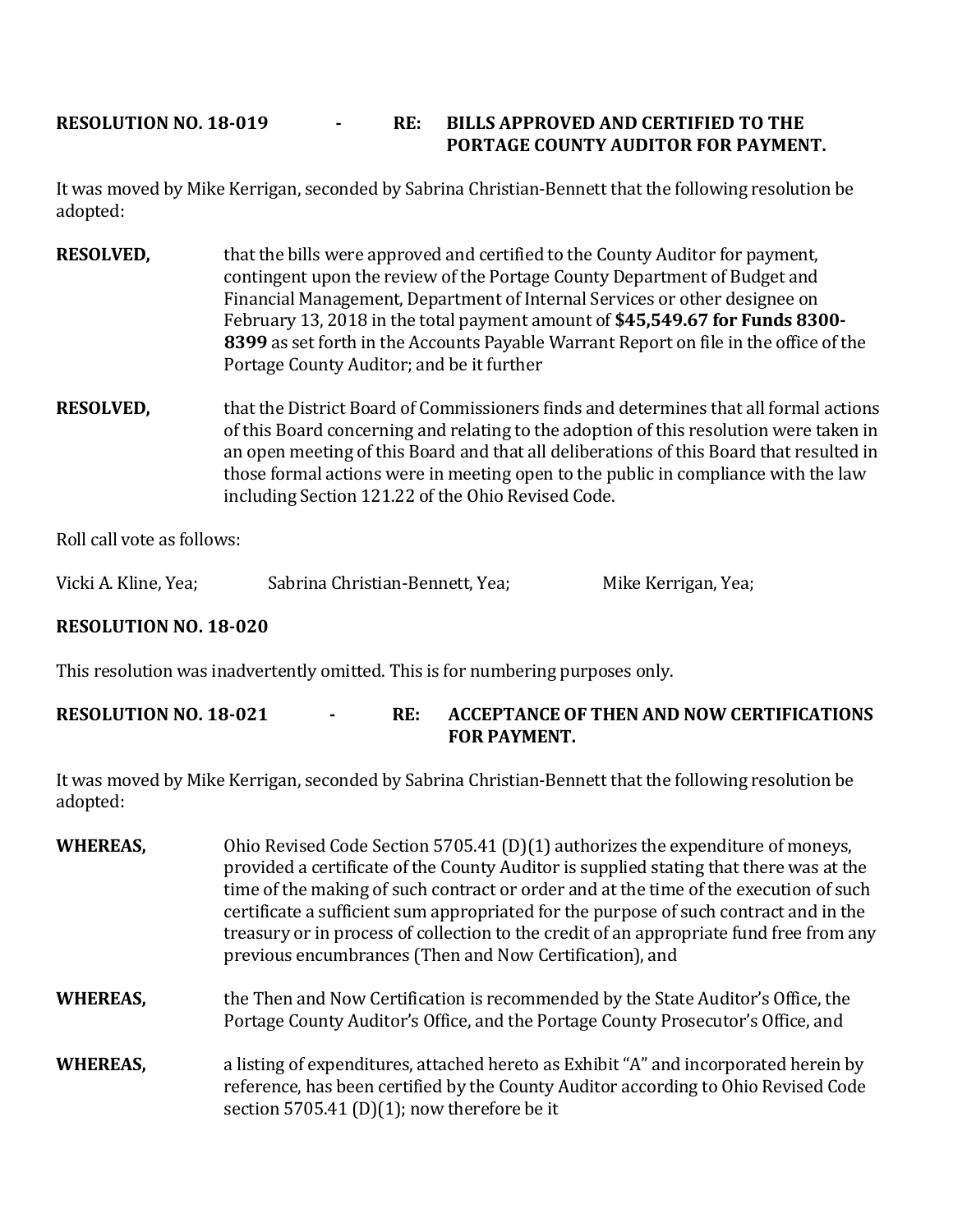| <b>RESOLVED,</b> | that the expenditures listed herein are properly certified by the County Auditor in<br>the amount of \$1,854.63 dated February 13, 2018 as set forth in Exhibit "A" shall<br>be paid; and be it further                                                                                                                                                                                                                |
|------------------|------------------------------------------------------------------------------------------------------------------------------------------------------------------------------------------------------------------------------------------------------------------------------------------------------------------------------------------------------------------------------------------------------------------------|
| <b>RESOLVED,</b> | that the District Board of Commissioners finds and determines that all formal actions<br>of this Board concerning and relating to the adoption of this resolution were taken in<br>an open meeting of this Board and that all deliberations of this Board that resulted in<br>those formal actions were in meeting open to the public in compliance with the law<br>including Section 121.22 of the Ohio Revised Code. |

Roll call vote as follows:

| Vicki A. Kline, Yea;         |                |     | Sabrina Christian-Bennett, Yea;<br>Mike Kerrigan, Yea;                                                                                                    |
|------------------------------|----------------|-----|-----------------------------------------------------------------------------------------------------------------------------------------------------------|
| <b>RESOLUTION NO. 18-022</b> | $\blacksquare$ | RE: | ENTER INTO AN AGREEMENT FOR RANDOM DOT<br>DRUG AND ALCOHOL TESTING SERVICES<br><b>BETWEEN JEBT AND THE PORTAGE COUNTY</b><br><b>SOLID WASTE DISTRICT.</b> |

It was moved by Mike Kerrigan, seconded by Sabrina Christian-Bennett that the following Resolution be adopted:

| <b>WHEREAS,</b> | on or about January 1, 1998 the Board of Portage County Solid Waste District  |
|-----------------|-------------------------------------------------------------------------------|
|                 | Commissioners joined a consortium to achieve compliance with federal drug and |
|                 | alcohol testing regulations; and                                              |

- **WHEREAS,** IEBT, Inc. has agreed to act as a third party administrator by performing the required testing for the Portage County Solid Waste Management District; and
- **WHEREAS,** the parties wish to enter into said agreement for one year, to expire on December 31, 2018; and

**WHEREAS,** the fees have been established as follows: Drug Testing NIDA: \$ 100.00/person Breath Alcohol: \$ 80.00/person

- **RESOLVED,** that the Board of Portage County Solid Waste District Commissioners does hereby accept the amendment to the Drug and Alcohol Testing Consortium Agreement for the referenced testing within the Scope of Services and in the amounts indicated above in a total amount not to exceed \$2,500.00 until expiration on December 31, 2018; and be it further
- **RESOLVED,** that the Portage County Board of Commissioners finds and determines that all formal actions of this Board concerning and relating to the adoption of this resolution were taken in an open meeting of this Board and that all deliberations